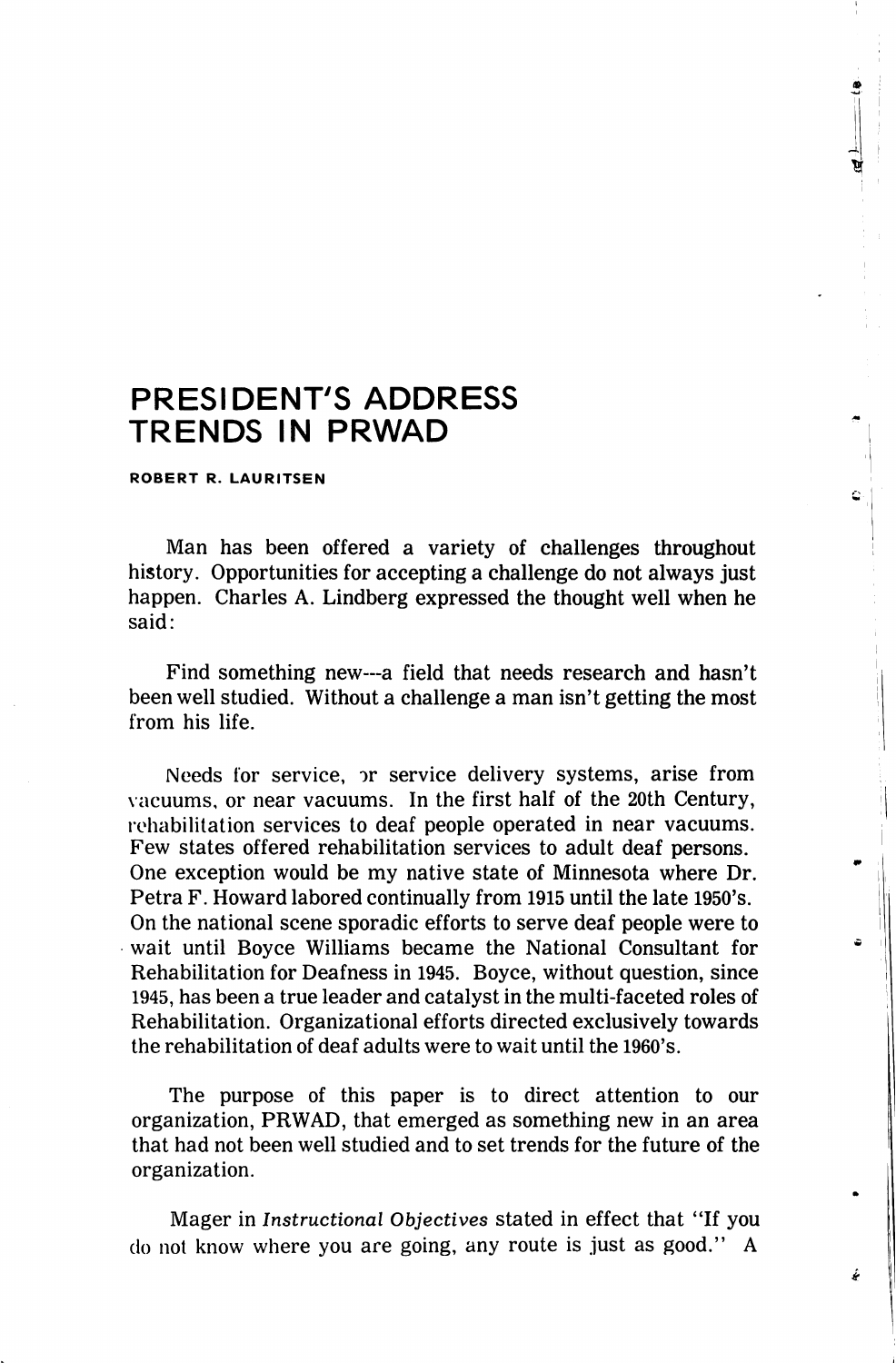PRESIDENT'S ADDRESS - TRENDS IN PRWAD

A

 $\bullet$ 

é

 $\blacksquare$ 

corollary statement might be, "If you do not know where you have been, you may not really know where you are now." To gain perspective for trends of PRWAD in the Decade of the Seventies, let us take a brief look at where PRWAD has been in the past, and where PRWAD is now as we view our Conference Theme, "Deafness in the Seventies, a Decade of Service in Depth."

The initial ground-swells for the establishment of a professional organization serving adult deaf persons were felt during the 1950's. The advent of the 1960's increased the magnitude of these groundswells as larger and larger number of professionals saw fit to dedicate their activities towards the total betterment of deaf persons in our society. One formal bench-mark and beginning towards an organizational structure took place in an after-hours session at the Hotel Andrew Johnson, Knoxville, Tennessee, October, 1964. A time table of 19 months evolved from the Knoxville meeting. During these 19 months a steering committee was able to devise goals, purposes, objectives, and an organizational structure to present to yet another after-hours meeting at the Sheraton-Jefferson Hotel in St. Louis, Missouri, May, 1966. Rehabilitation Workers for Deaf People gathered at the St. Louis meeting supported the work of the steering committee and on May 25th, 1966, PRWAD became a reality.

It can be said that PRWAD has among its qualities a feature of responsiveness. The activities leading up to May 1966, were The activities leading up to May, 1966, were marked by a responsiveness to a scattered professional community Activities since 1966 reflect this same quality. A significant dif ference lies in the fact that the scattered professional community has rapidly become more populous.

The responsive qualities of PRWAD can be measured by the purposes of PRWAD as stated in the By Laws as follows:

1. To promote the development and expansion of professional rehabilitation services for the adult deaf;

2. To provide a forum and a common meeting ground so that the organization may be instrumental in bringing about a better un derstanding of deaf people as a whole by encouraging students, professional persons and laymen to develop more than a super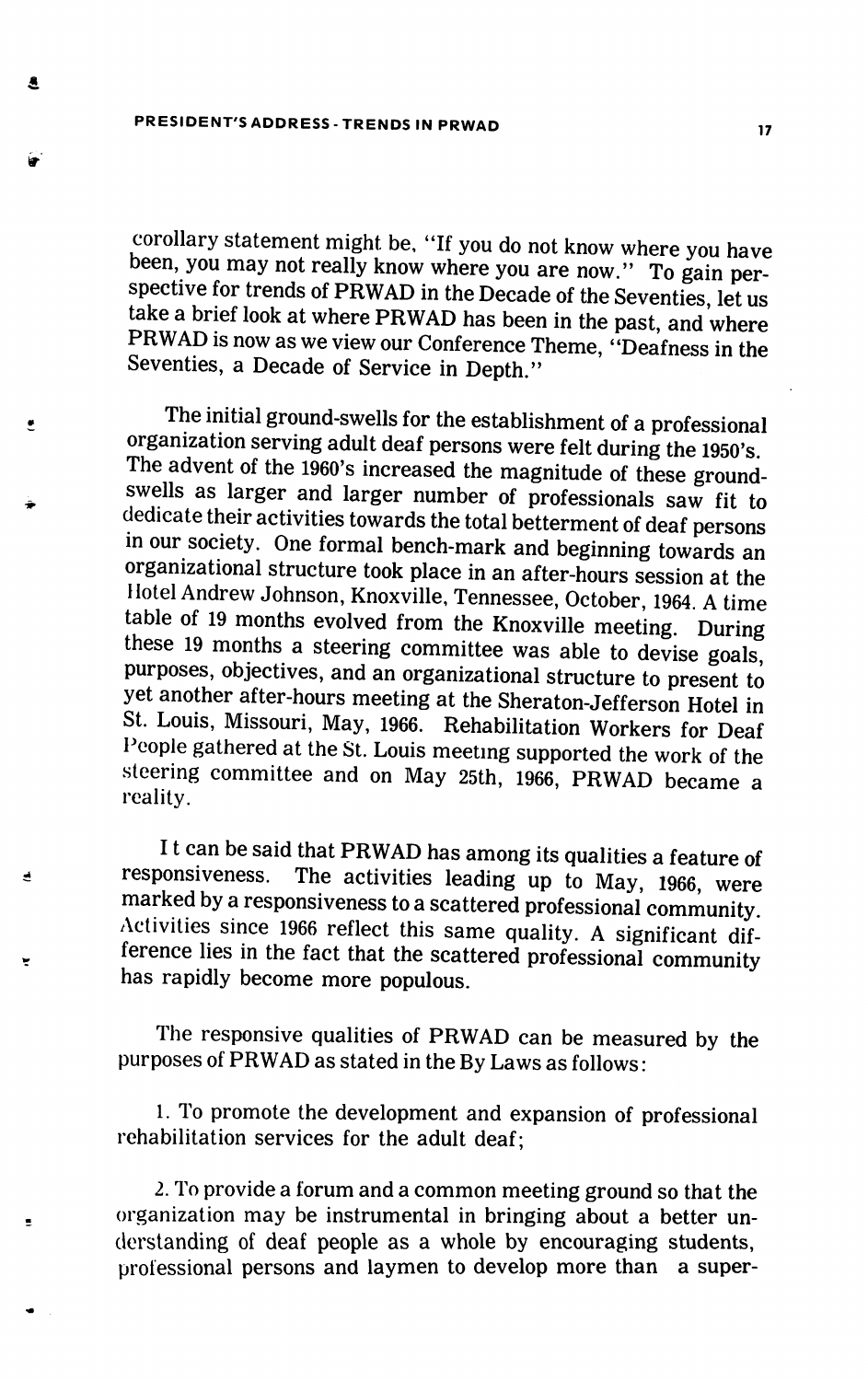licial understanding of the needs and problems of this group especially the problems related to communication techniques needed to work effectively with the adult deaf in a rehabilitation setting;

:5. To promote and encourage scientific research of the needs and problems engendered by deafness which inhibit in important ways the successful overall functioning of a deaf person;

4. To promote and develop recruitment and training of professional workers for the deaf;

5. To sponsor a professional publication for the promotion of inter and intra-disciplinary communication among professional persons primarily concerned with deaf adults and others interested in such activities;

6. To cooperate with other organizations concerned with deafness and rehabilitation of the deaf and with allied services in promoting and encouraging legislation pertinent to the development of professional services and facilities for the adult deaf.

PRWAD has been active on a variety of fronts in pursuing its goals and purposes. Let us briefly review each of the objectives of PRWAD. The development and expansion of rehabilitation services for adult deaf people can be viewed in one light by the number of active members of the organization. As of September, 1970, there were in excess of 700 active members. In other ways, the activities of PRWAD have resulted in a variety of communications being directly transmitted to the Department of Health, Education, and Welfare. Numerous members of PRWAD are regularly involved in all levels of government and in a variety of community organizations, thus providing a high degree of visibility.

The second objective of PRWAD calls for the provision of a forum and common meeting ground. This objective is being met and in part can be measured by National Conferences, and frequency of Executive Board meetings. The First Conference, attended by 88 members, was held in Pittsburgh, Pennsylvania, in October, 1967. The Second Conference was held in Hot Springs. Arkansas, May, 1969, with over 160 members in attendance. Our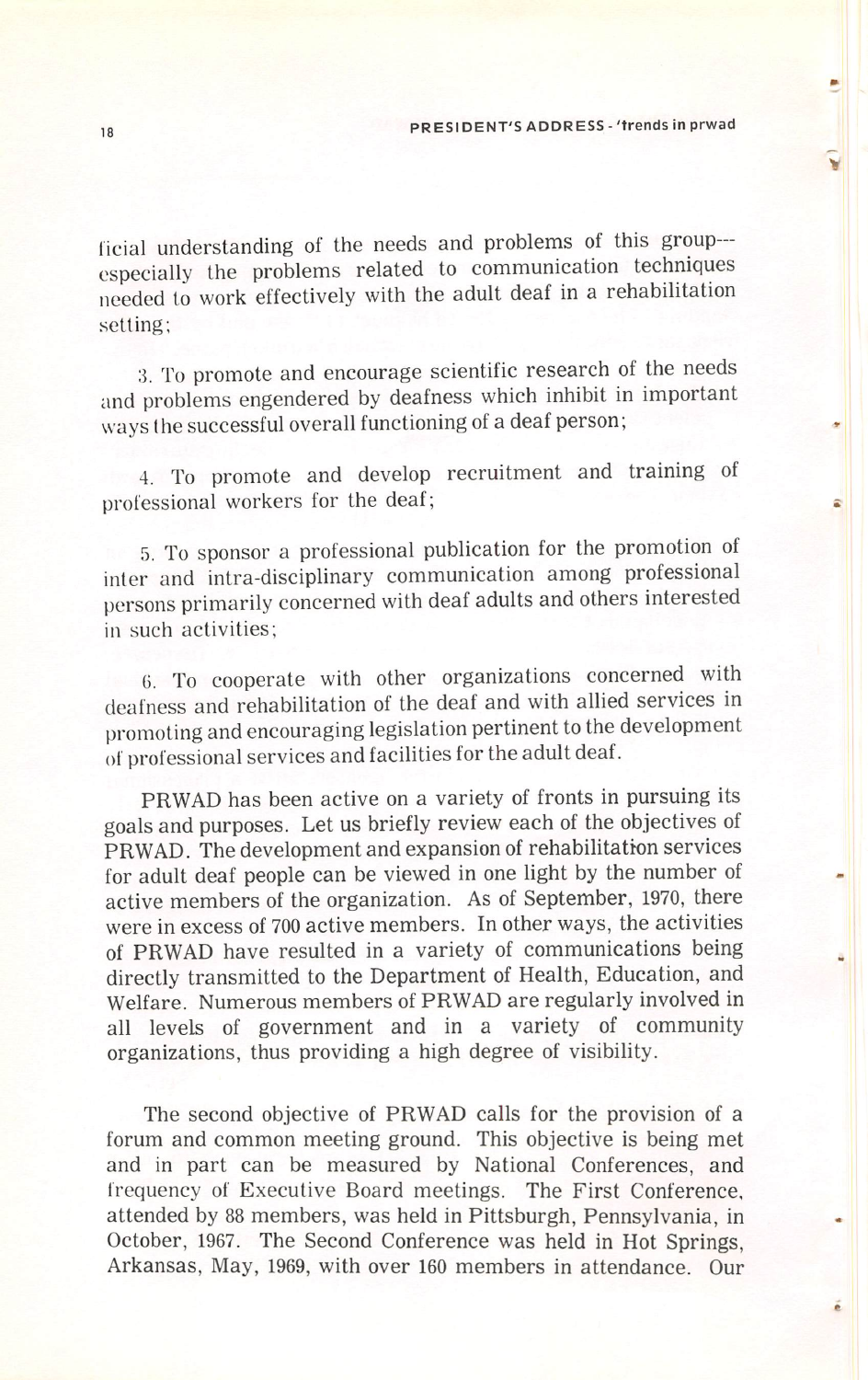PRESIDENT'S ADDRESS - TRENDS IN PRWAD 19

 $\bullet$ 

 $\bullet$ 

'I'hird Conference is now underway with 254 persons registered. It is interesting to note that the first conference was "piggy-backed" on a national workshop, while the second conference was free standing. The Executive Board has met 13 times, and by the time we depart Rochester, the 14th meeting will have taken place.

The third objective calls for the promotion and encouragement of scientific research. This objective is best met through the membership of an organzation. A review of the literature will reveal that numerous members of PRWAD are conducting research in their various settings.

The fourth objective calls for recruitment and training of professional workers for the deaf. The visibility of PRWAD through its membership, its conferences, and its publications has enhanced the development and recruitment of needed professional workers. Numerous letters are received at Box 125, Knoxville, Tennessee, making serious inquiry into deafness as a field for professional endeavor. These inquiries are responded to individually and per sonally by the 2nd Vice-President.

The fifth objective calls for the sponsorship of a professional publication. PRWAD produces three publications. The quarterly Journal of Rehabilitation of the Deaf, and the Deafness monographs are professional publications. In addition, the PRWAD Newsletter<br>is issued bi-monthly. At this very moment a Research and At this very moment a Research and Demonstration application is pending in HEW which is designed to make Deafness an annual professional publication, similar to the annual Blindness. The acceptance of the Journal is reflected in the total subscription which approaches a distribution of 1000 per issue. This figure includes both membership and subscriptions of nonmembers. On a subjective basis, it is interesting to note the bibliographies of a number of recently published papers, and the bibliographies of graduate students' papers. In these papers the publications of PRWAD are found with increasing frequency.

Finally, a mandate for PRWAD is cooperation with other organizations concerned with deafness. This cooperation has been implemented by:

1. Co-sponsorship of several workshops organized by the National Association of Hearing and Speech Agencies;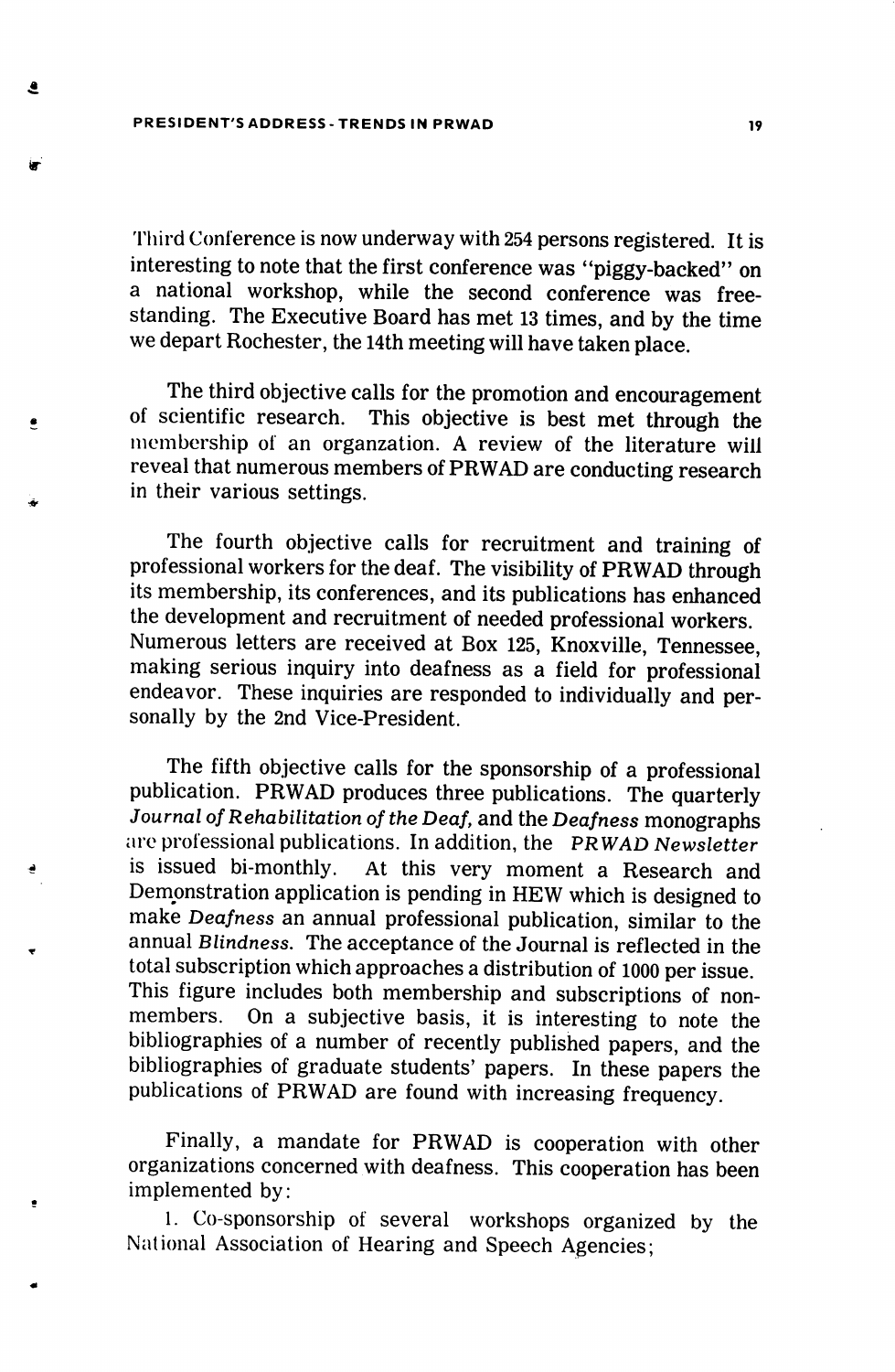w

2. Co-sponsorship of the National Census of the National Association of the Deaf;

3. Co-sponsorship of the Third Forum of the Council of Organizations Serving the Deaf;

4. Membership in the President's Committee on Employment of the Handicapped;

5. Membership in the Council of Organizations Serving the Deaf;

6. Participation in meetings with Gallaudet College viewing long range goals and objectives of the College;

7. Developing and maintaing relationships with other professional organizations such as the National Rehabilitation Association.

A second part of this final mandate calls for cooperation with other organizations in encouraging legislation pertinent to the develop ment of professional services and facilities for the adult deaf. In this area individual members of PRWAD have enjoyed a high degree of participation.

PRWAD, as other organizations, has a variety of committees. Those committees functioning as a mandate of the By-Laws are the By-Laws Committee, the Nomination and Elections Committee, the Membership Committee, the Editoral Advisory Committee, and a Conference Committee.

Additional committees serving at the pleasure of the mem bership through the Executive Board are: Media Committee, Committee to Investigate the Feasibility of Name Change, Man power Committee, Religious Work Committee, and a Committee on Severly Handicapped Deaf Adults. Additionally there is a special committee concerned with JRD subscriptions and business matters of the publications of PRWAD.

This, very briefly, is PRWAD. The organization grew out of responsiveness for the need of an organized approach to meeting the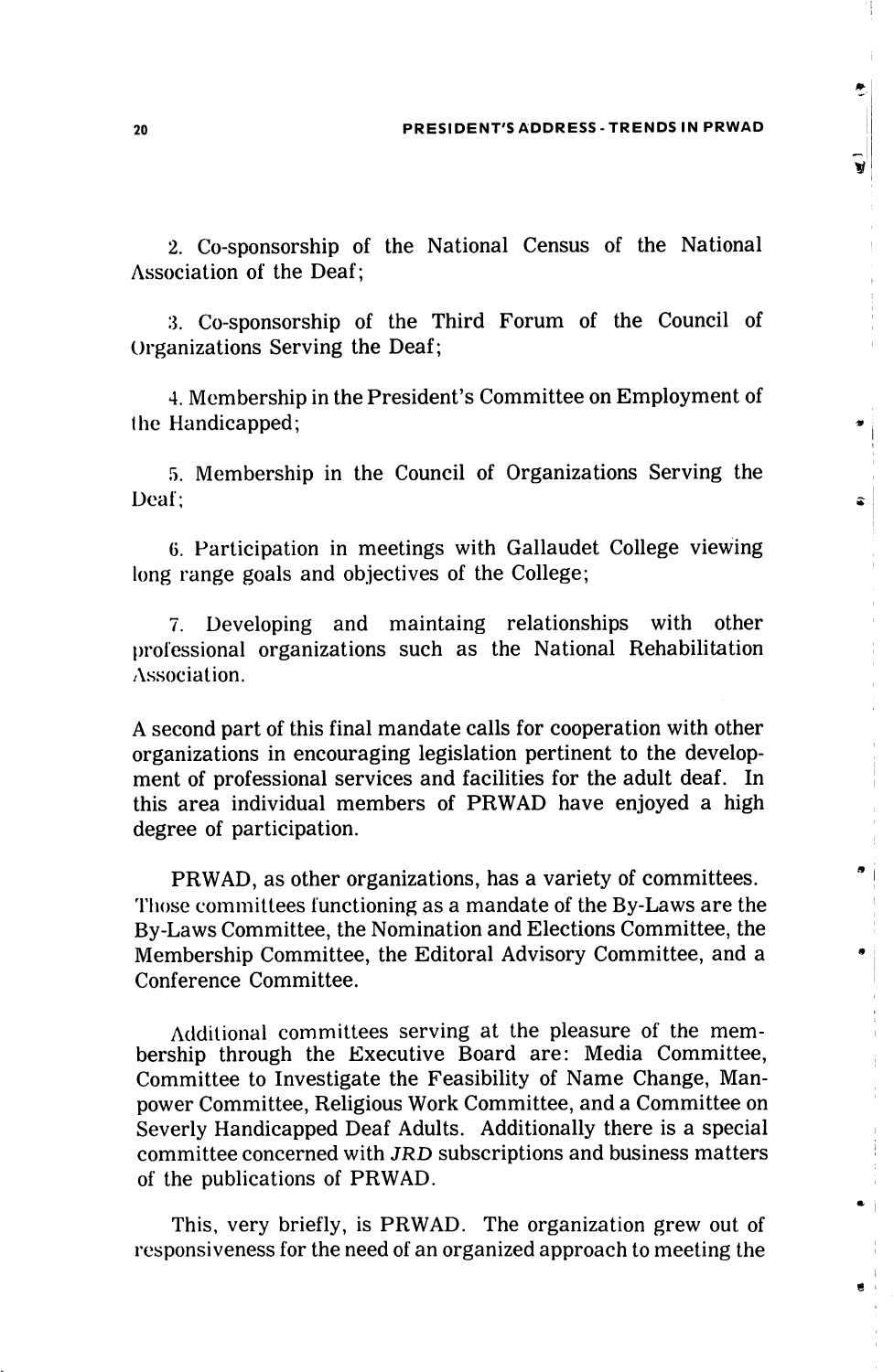## PRESIDENT'S ADDRESS-TRENDS IN PRWAD 21

٤

 $\bullet$ 

rehabilitation needs of adult deaf persons. Through publications, conferences, individual and collective efforts of its membership, through Committees and through action of the Executive Board PRWAD has attempted to meet in part, needs of adult deaf people. The emphasis has been on service delivery systems which have been enumerated. There are numerous benefactors who have provided a variety of vehicles for the accomplishments of PRWAD. Not the least of these has been the excellent working relationships with the Department of Health, Education, and Welfare. Countless individuals have contributed unstintingly of their time and talents to the growth of PRWAD.

PRWAD has been, and currently is, a voluntary organization. As a professional organization, we are in our infancy, just four years old. Yet, with some sense of pride, the membership can boast of the total members involved, of the publications, of the National Conferences, and the activities of its various committees.

The question before us, then, is, what lies ahead in the 70's? Some answers simply stated are;

1. Continued responsiveness to the needs of the professional community to better serve the needs of deaf persons;

2. Maintainance of an openess of professional behavior in seeking ways and means of strengthening the organization;

3. A critical review of the Publications Policies to strengthen the trend of promoting inter- and intra-professional communication;

4. A critical review of membership qualifications designed to strengthen the total functioning of the organization;

.5. Continued emphasis on cooperation with other organizations concerned with deafness and with allied services;

6. Investigation of a move away from a pure voluntary status. The implication is that the current awareness of the total rehabilitation needs of deaf persons whould be better served through permanent staffing patterns.